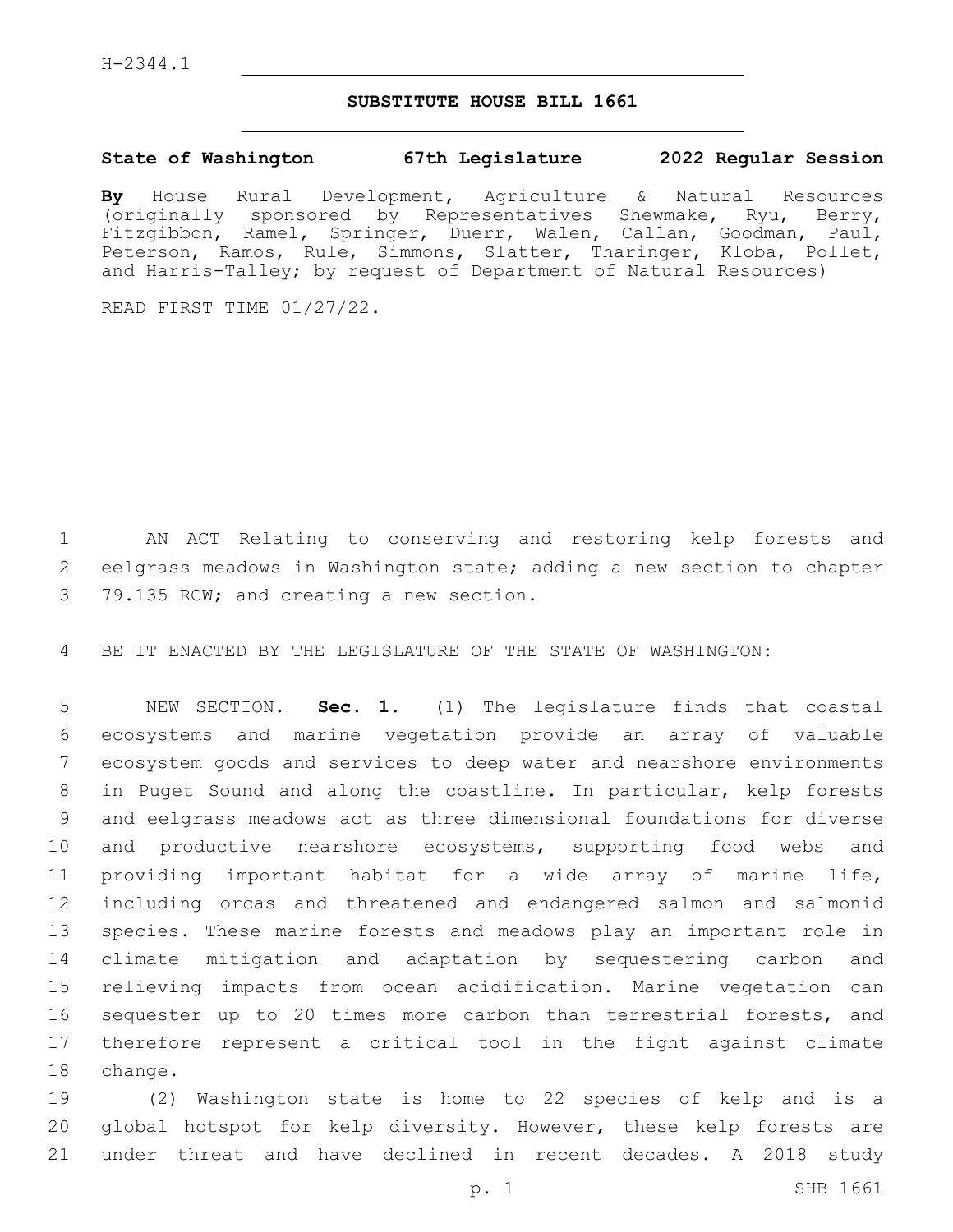conducted by the Samish Indian Nation on the bull kelp beds in the San Juan Islands found a 305-acre loss of kelp beds from 2006 to 2016, a 36 percent decline in one decade. A statewide study published in 2021 by the department of natural resources found that compared to the earliest baseline in 1878, the amount of bull kelp in 2017 had decreased by 63 percent in south Puget Sound, with individual areas 7 showing up to 96 percent loss.

 (3) The legislature also finds that kelp and eelgrass have important cultural value to northwest tribal nations and have provided diverse marine resources that have sustained and inspired indigenous traditions over generations. In particular, bull kelp has played a prominent role in traditional knowledge and technology and is used in fishing, hunting, and food preparation and storage. Decline in kelp forests threatens these uses, and the cultural 15 livelihoods of Northwest tribal nations.

 (4) Washington state's native eelgrass meadows (*Zostera marina*) also provide vital habitat for many organisms, including nursery habitat for juvenile salmon and feeder fish. Native eelgrass can provide a refuge for shellfish from the effects of ocean acidification. Native eelgrass also helps prevent erosion and maintain shoreline stability by anchoring seafloor sediment with its spreading roots and rhizomes. Native eelgrass is used as an indicator of estuary health, because of its fast response to changes in water quality. Examples of rapid native eelgrass loss include Westcott Bay 25 in San Juan county, where in 2000 there were 37 acres of eelgrass meadows and 20 years later less than one acre remains. Changes in the abundance or distribution of this resource are likely to reflect changes in environmental conditions and therefore are key species to monitor and protect to ensure marine ecosystem health.

 (5) Kelp forests and eelgrass meadows also provide and enhance diverse recreational opportunities, including productive fishing and picturesque kayaking and diving. These activities are important for local economies and for promoting strong senses of place and overall human well-being in communities. There is a need for greater education and outreach to communities to promote sustainable recreational practices in and near kelp forests and eelgrass meadows.

 (6) There is a need for greater education and outreach to communities to promote sustainable recreation practices in and near native kelp forests and eelgrass meadows, such as those called for in the Puget Sound kelp conservation and recovery plan.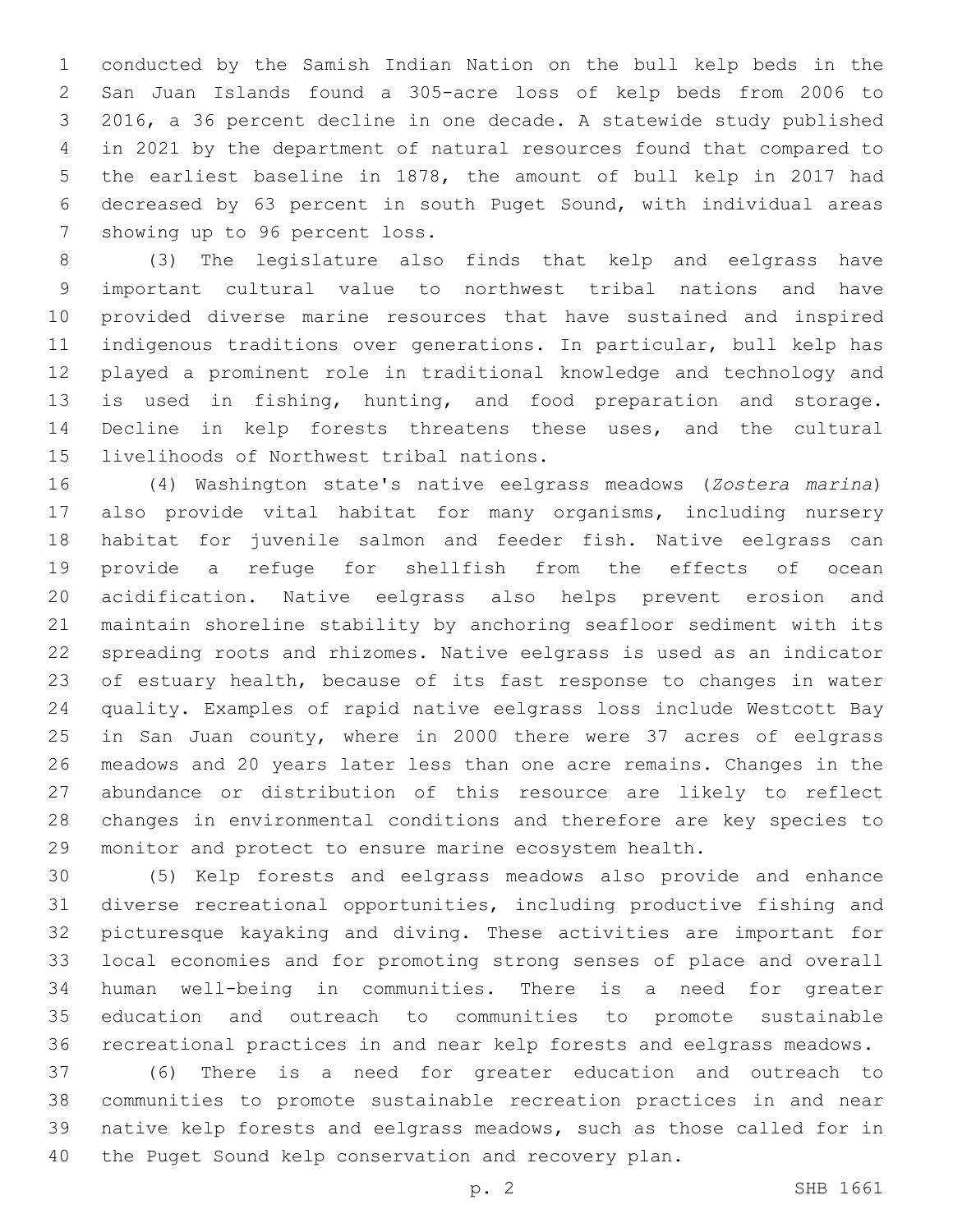(7) Existing regional plans for conservation of kelp forests and eelgrass meadows, including the Puget Sound kelp conservation and recovery plan (2020) and the Puget Sound eelgrass recovery strategy (2015), identify the need to prioritize areas for conservation and restoration based on historical and current distributions.

 (8) The legislature further finds that our terrestrial and marine ecosystems are interlinked and the state must be proactive in conserving our resources from trees to seas by protecting and restoring our marine forests and meadows in concert with conservation and reforestation of terrestrial forests. Therefore, it is the intent of the legislature to conserve and restore 10,000 acres of kelp 12 forests and eelgrass meadows by 2040.

 NEW SECTION. **Sec. 2.** A new section is added to chapter 79.135 14 RCW to read as follows:

 (1) The department shall, consistent with this section, and subject to available funding, work with partners to establish a native kelp forest and eelgrass meadow health and conservation plan 18 that endeavors to, by the year 2040, conserve and restore at least 10,000 acres of kelp forests and eelgrass meadows. The plan should 20 proactively and systematically address:

 (a) The potential loss of native kelp forest and eelgrass meadow habitat throughout Puget Sound and along the Washington state 23 coastline;

 (b) Potential current and future stressors related to the decline 25 of native kelp forests and eelgrass meadows; and

 (c) Awareness, action, and engagement tools being used by public and private entities in the Puget Sound region to raise awareness of the importance of conserving and restoring native kelp forests and eelgrass meadows and reducing stressors related to their decline.

 (2) The department shall develop the plan to assess and prioritize areas for coordinated conservation and restoration actions. The plan must consist of the following elements: Assessment and prioritization; identifying coordinated actions and success 34 measures; monitoring; and reporting.

 (a) The department shall, together with partners, develop a framework to identify and prioritize native kelp forest and eelgrass meadow areas in greatest need of conservation or restoration. The 38 framework must: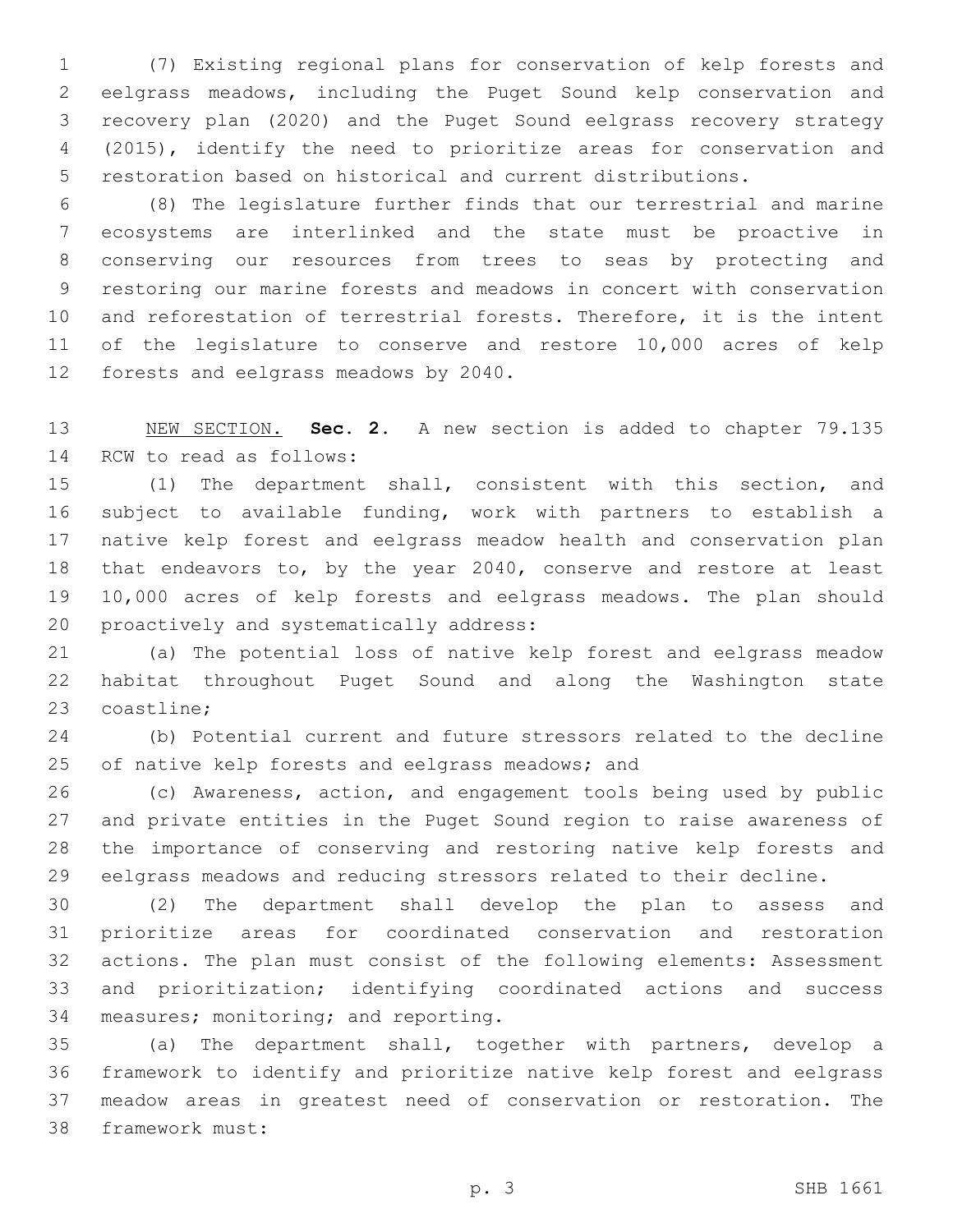(i) Incorporate conservation of native kelp forests and eelgrass meadows. Utilize and build on existing research to map and prioritize areas of native kelp forests and eelgrass meadows throughout Puget Sound and along the coast that are at highest risk of permanent loss, or contribute significant environmental, economic, and cultural benefits to tribal nations and local communities, including salmon recovery and water quality, and where opportunities for partnership and collaboration can accelerate progress towards the goal, and develop criteria by which an acre of kelp forests and eelgrass meadows can be considered to be conserved or restored;

 (ii) Identify research necessary to analyze and assess potential ecological, environmental, and community benefits of aquaculture of 13 native seaweed species;

 (iii) Map and prioritize native kelp forest and eelgrass meadow areas throughout Puget Sound and along the coast where they were historically present, identifying priority locations for restoration, and where opportunities for partnership and collaboration exist that will accelerate progress towards the goal. This should include identification of sites where restoration may be possible and would most benefit nearshore ecosystem function, including where restoration could also support healthy kelp forests and eelgrass meadows, salmon recovery, water quality, and other ecosystem benefits, such as mitigating the negative effects of ocean 24 acidification;

 (iv) Identify potential stressors impacting the health and vitality of native kelp forests and eelgrass meadows in prioritized areas in order to specifically address them in conservation and 28 restoration efforts.

 (b) In developing coordinated actions and success measures, the 30 department shall:

 (i) Conduct an assessment and inventory of existing tools relevant to conserving and restoring native kelp forests and eelgrass meadows and reducing stressors related to their decline;

 (ii) Identify new or amended tools that would support the goals 35 of the plan created under this section; and

 (iii) Identify success measures to track progress toward the 37 conservation and restoration goal.

(3) In developing the plan, the department shall:

 (a) Involve impacted communities using the community engagement 40 plan developed under RCW 70A.02.050;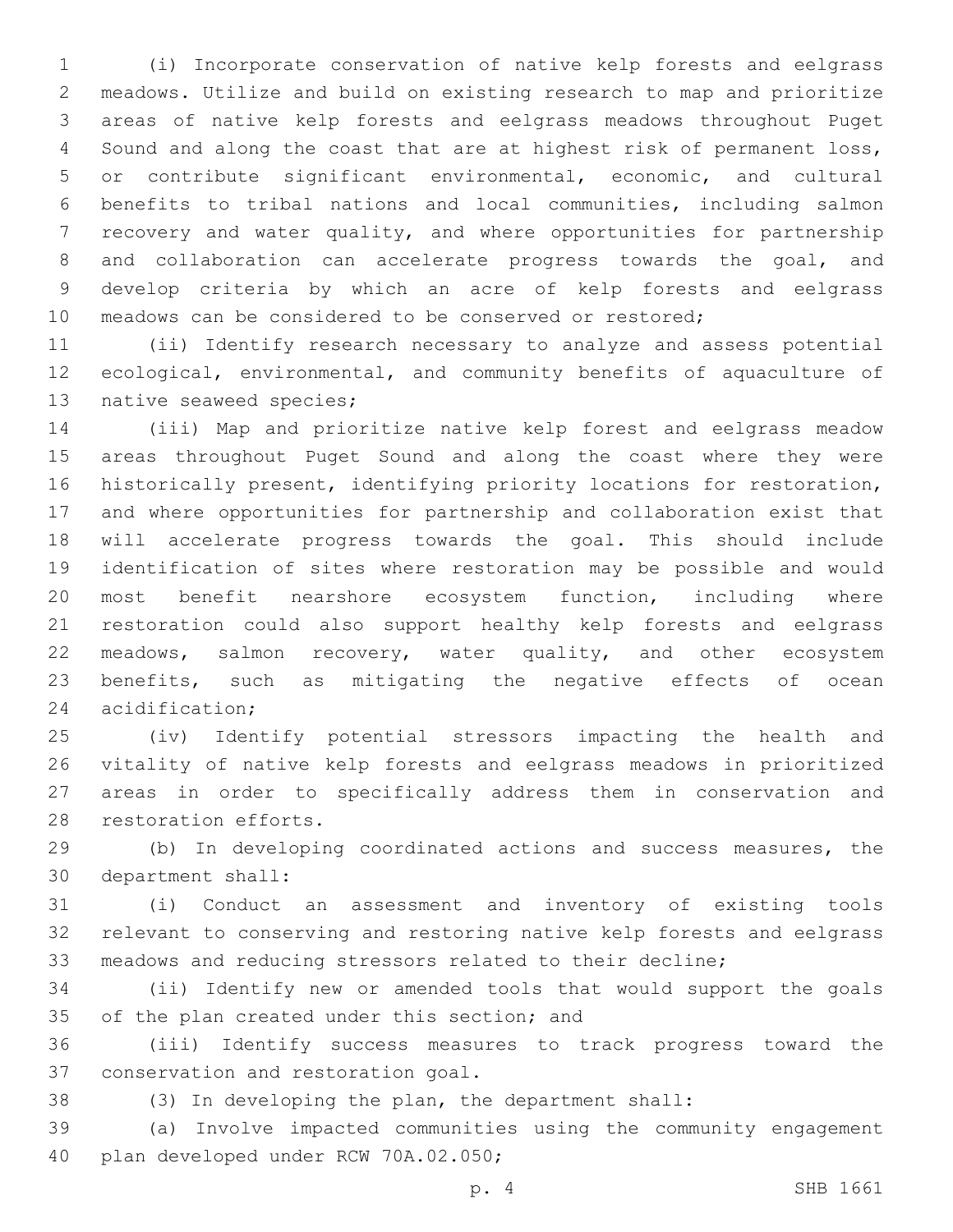(b) Consult with federally recognized tribal nations, including consultation on the cultural and ecological importance of native kelp forests and eelgrass meadows now threatened by urbanization or other disturbances;4

 (c) Engage state and federal agencies, such as the national oceanic and atmospheric administration, the Northwest straits 7 commission, the department of ecology, the department of fish and wildlife, the Puget Sound partnership, and the recreation and 9 conservation office;

 (d) Engage with representatives from other stakeholder groups that may have vested and direct interest in the outcomes of the plan including, but not limited to, the shellfish, boating industries, and 13 recreational user communities.

 (4)(a) By December 1, 2022, the department must submit a report in compliance with RCW 43.01.036 to the office of financial management and the appropriate committees of the legislature, to include community engagement plans and schedule for plan development. The native kelp forest and eelgrass meadow health and conservation plan must be finalized and submitted to the office of financial management and the appropriate committees of the legislature by December 1, 2023, including a map and justification of identified priority areas based on collaboratively developed criteria, and a list of potential tools and actions for conservation or restoration of these priority areas. A monitoring plan based on the identified 25 success measures will also be submitted.

 (b) Subsequently, each biennium, the department shall continue to monitor the distributions and trends of native kelp forests and eelgrass meadows to inform adaptive management of the plan and coordinated partner actions. The department shall submit a report to the legislature that describes the native kelp forest and eelgrass meadow conservation priority areas, and monitoring approaches and findings, including success measures established in the plan. Beginning December 1, 2024, and by December 1st of each even-numbered year thereafter, the department shall provide the appropriate committees of the legislature and the office of financial management 36 with:

 (i) An updated map of distributions and trends, and summary of success measures and findings, including relevant information from 39 the prioritization process;